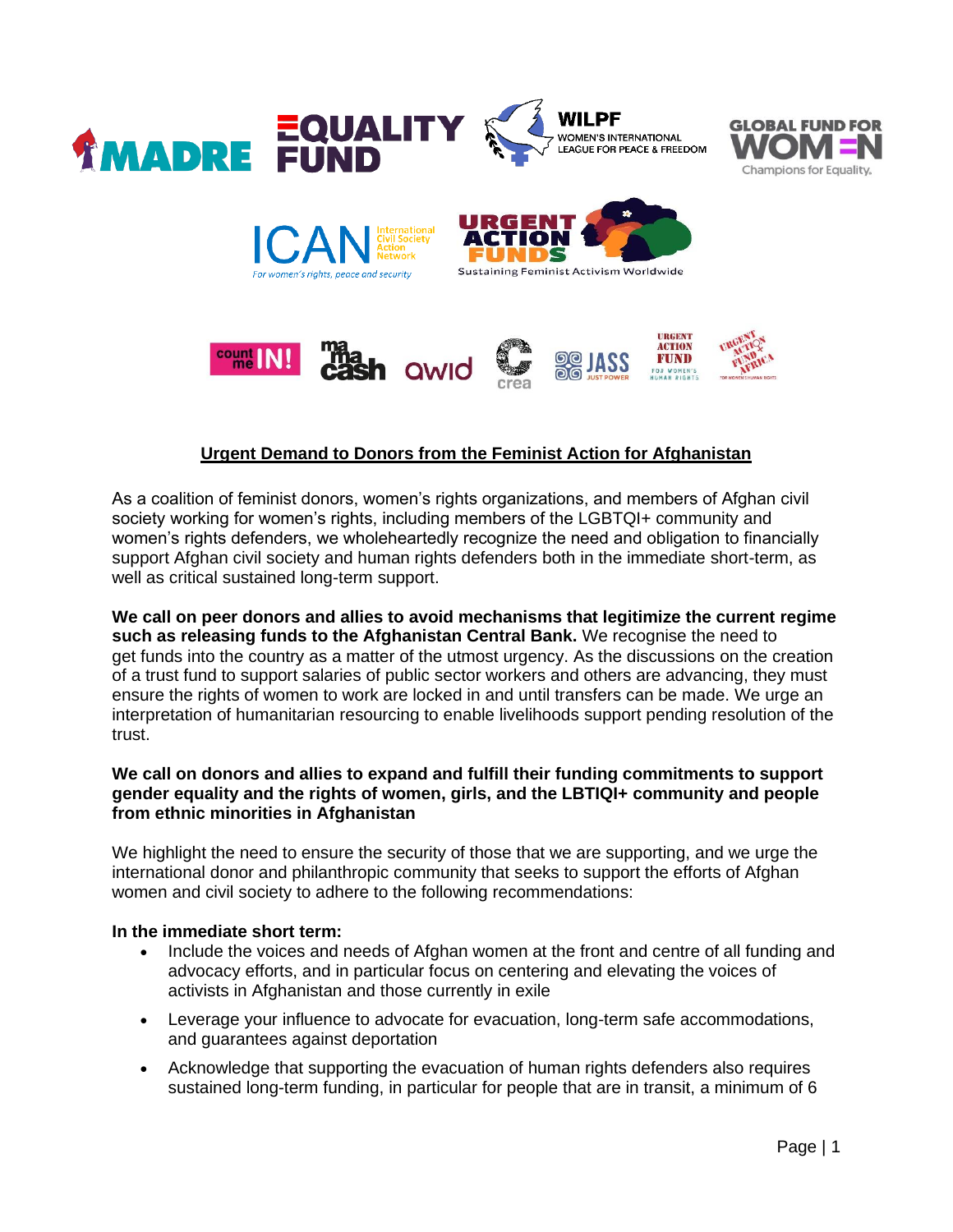months of funding to cover costs related to housing, medical, security, and communication among other needs is absolutely necessary

- Prioritize funding to Afghan civil society and, in particular, women's rights and womenled organizations that are equipped with firsthand knowledge of the current situation and have been working to advance women's rights in Afghanistan for decades
- Avoid the release of funds to Afghanistan's Central Bank. As above, we encourage the international community to explore other mechanisms that will not legitimize a regime that is detrimental to the advancement of women's, girls', and the LBTQI+ people's rights as well as ethnic minorities
- Handle all information related to Afghan organizations and individuals with the utmost care in terms of digital and physical security
- Include Afghan women and women officials on any humanitarian missions and negotiations, with at least a 50% representation quota; Ensure that your missions and delegations do not prevent women from participating, nor enforce gender segregation
- Ensure funds from all sources (multilateral, bilateral, philanthropy) uphold the rights of women's, girls', and people from the LBTQI+ community as well as those that are part of ethnic minorities in Afghanistan. This must include a ban on forced marriage and ensure access to girls' education at all levels
- Make funding available that is flexible (due to the rapidly changing context and the strategic agility it requires) and core support rather than project-based (to allow civil society and the feminist and women's rights movement to survive this difficult time) as well as sufficient resources for physical and digital security and psychosocial wellbeing
- Establish processes and procedures (application, reporting, etc.) that are accessible to civil society and defenders at high risk in terms of time and resources investment they require
- Advocate and negotiate for including a humanitarian exemption to the current targeted sanctions on individuals and entities (UN 1988 Regime) and for national level targeted sanctions against the current regime, individuals, and entities. This is necessary to enable local partners to do their work, particularly when it comes to responding to the dire humanitarian crisis that will undoubtedly have a detrimental effect on women, girls, the LBTQI+ community and people from ethnic minorities

### **In the long-term:**

- Ensure that any efforts to create a trust fund or mechanism to sustain significant longterm funding should be inclusive of women, girls, and members of the LGBTQI+ community as well as those that are part of ethnic minorities in Afghanistan
- Direct funding to existing feminist funding mechanisms, including women's funds, to support women's organizations and those of LGBTIQ+ people at significant levels
- Ensure that all humanitarian and development assistance to Afghanistan respects international commitments to the rights of women and LGBTIQ people; the women, peace and security normative framework, and good practices relating to gender equality
- Commit to the equitable participation of Afghan women in all negotiations and processes to build peace in Afghanistan
- Channel direct funding to local civil society organizations based in neighboring countries that are receiving an influx of women, girl, and gender nonconforming people's rights defenders such as Albania, Kyrgyzstan, Pakistan Tajikistan, and Turkey